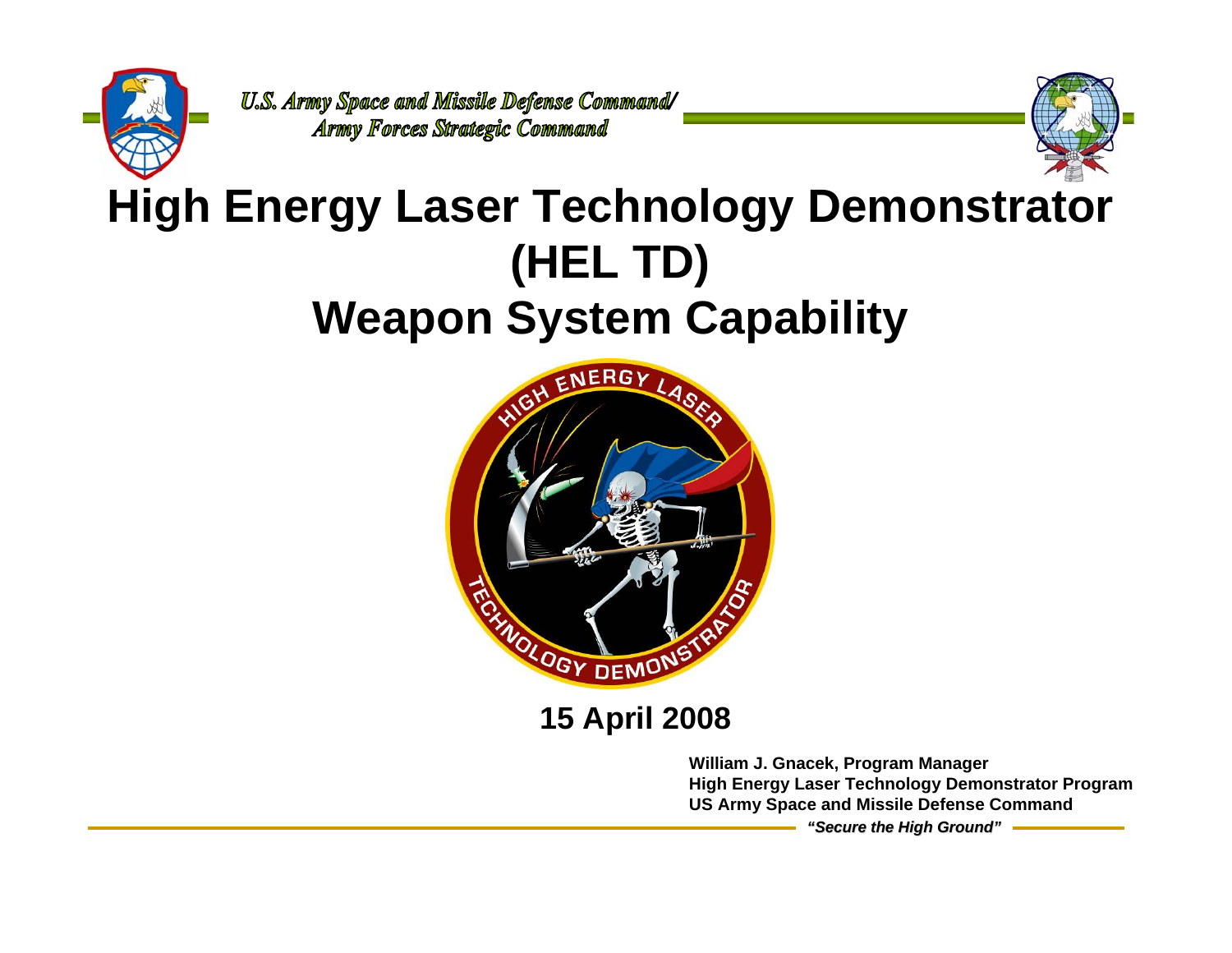



# **Directed Energy/Laser Systems**

- • **HEL TD Is a Prominent Program In the Army's Emerging Technologies**
- • **Emerging Technology from the HEL TD Weapon System Program** 
	- – **Will Confirm the Unique Solid State Laser (SSL) Capabilities for the "Warfighter"**
	- **Potentially Expand Envisioned Weapons Applications and Missions for High Energy Laser (HEL) Weapon Systems**
- • **Focus Efforts on "Developmental Areas" Across DoD Will Result in Significant Advancements Toward a Fielded High Energy Laser (HEL) Weapons System**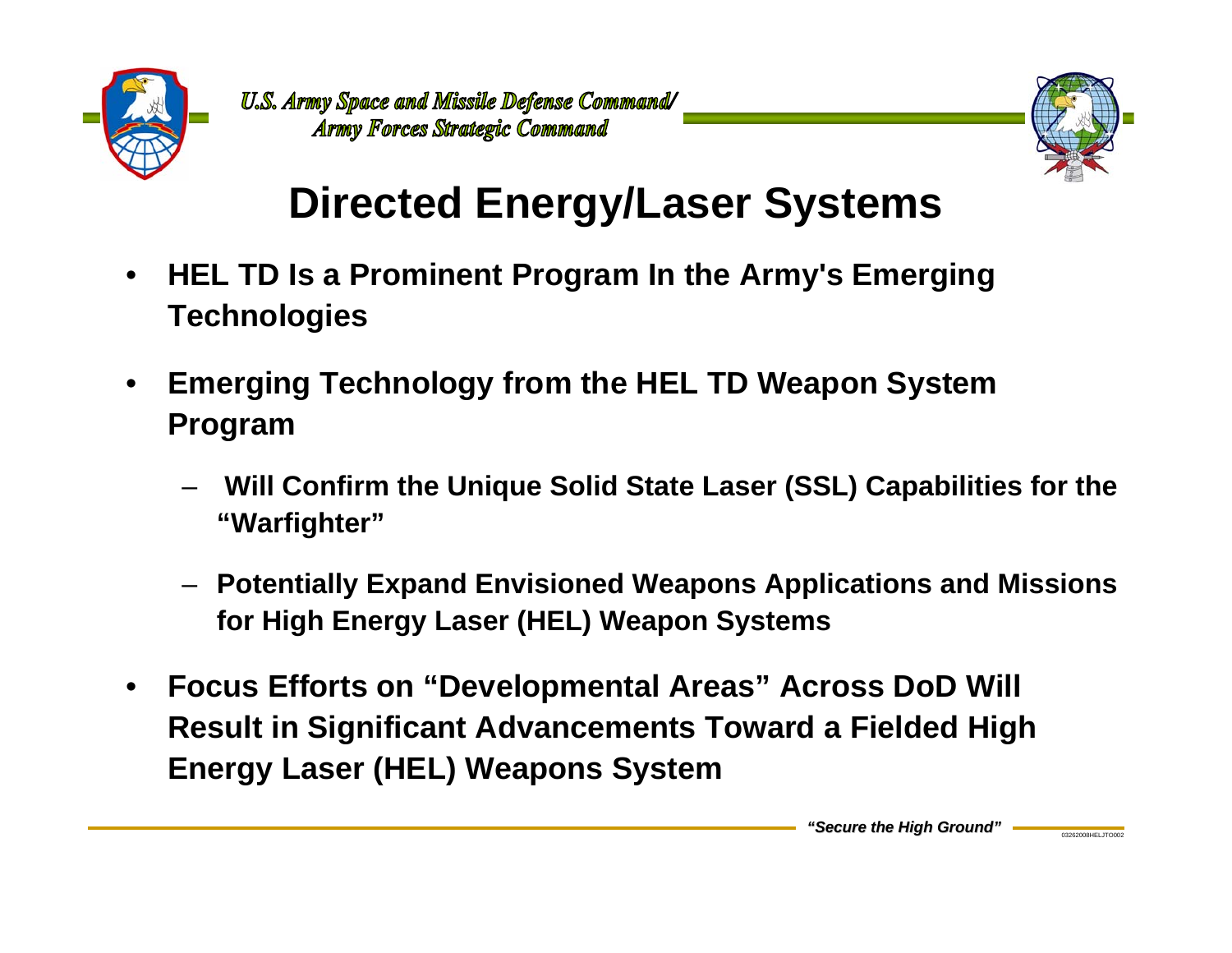



# **Bridge To The Warfighter And Future Force**

- • **Mobile Solid State Laser Weapon System Capability**
	- **Deployable, Mobile, More Self Sustaining Lethal Capability Capable of Operating in a Full Spectrum, Networked / Information Based Battlefield Environment**
	- –**System Modular Approach Allows for Future Technology Growth**
- • **Provides Joint Service Force Protection and Weapons Capability**
	- **Forward Operating Bases (Army, Marine Corp), Port Installations (Navy), Air Bases (Air Force)**
	- – **Defense against Counter Rocket, Artillery, and Mortar (C-RAM) Projectiles**
	- **Potential Secondary Mission: Surveillance / Target Acquisition**
- • **Modularity Allows for Expansion to Future Force Structure**
	- **Solid State Laser Technologies Compatible and Scalable to Future Tactical Vehicles andOperational Environments**

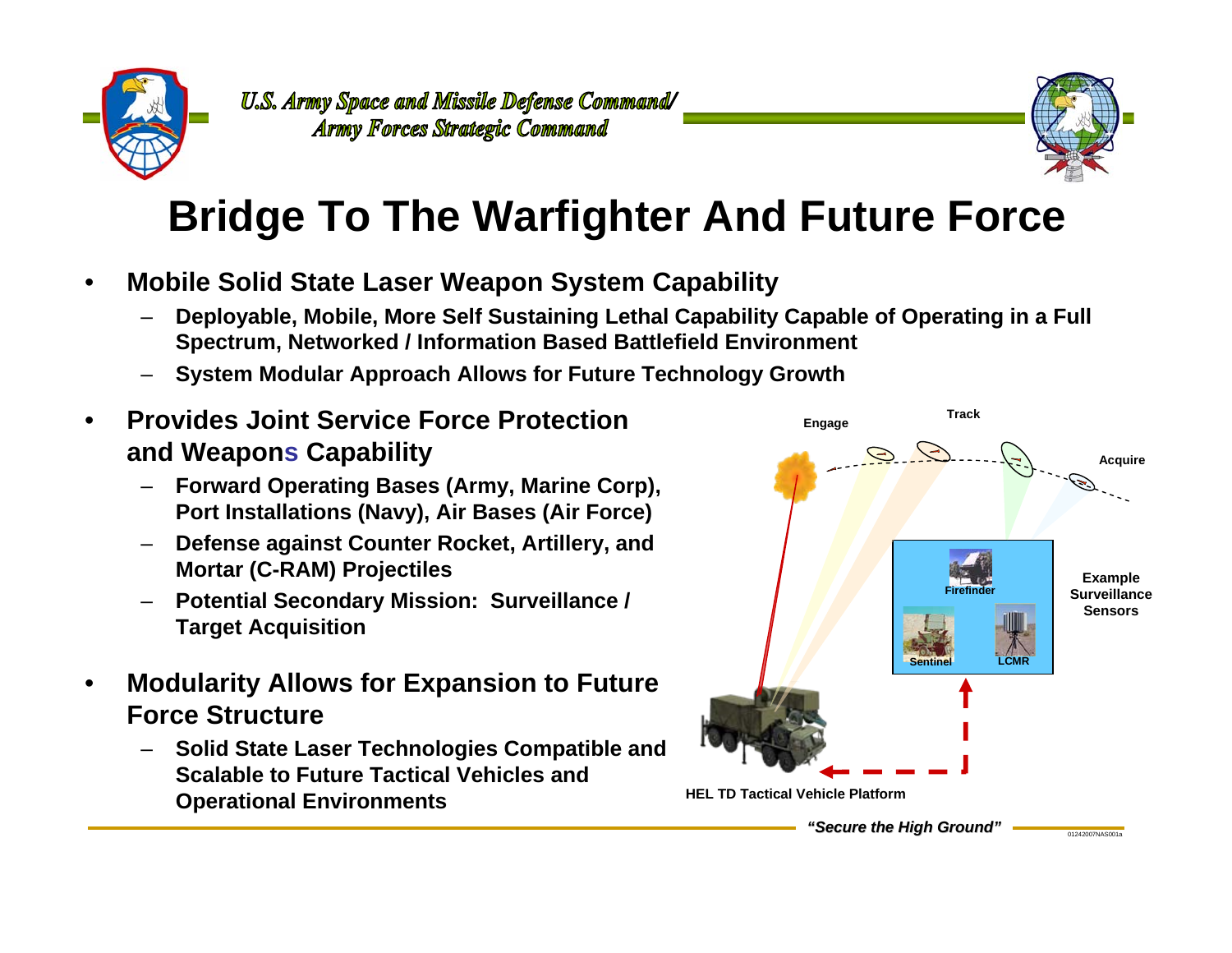



## **High Energy Laser Technology Demonstrator**

**HEL TD Program Objective: Demonstrate in a Relevant Operational Environment at HELSTF that a Mobile Solid State Laser (SSL) Weapon System can Provide an Effective Mission Capability to Counter Rocket, Artillery, And Mortar (C-RAM) Projectiles.** 

#### **Specific Objectives:**

- –**Support the transition to an Army program of record (Milestone B)**
- –**Competitive FY09 Laser Selection: JHPSSL or Other Industry Candidate SSL**
- – **Road-mobile system, consisting of an SSL, beam control, electrical power supply, thermal management and C3 elements integrated on a tactical truck platform with a towed trailer, as required**
- – **External interfaces with tactical surveillance and acquisition (S&A) sensors and communications with higher echelon command operations**
- –**Potential for providing a limited C-RAM capability if deployed**

**Competitive Procurement: Phase I Contracts Awarded with Phase II Option(s) to Boeing July 07 and Northrop-Grumman August 07 Option(s) to Boeing July 07 and Northrop-Grumman August 07**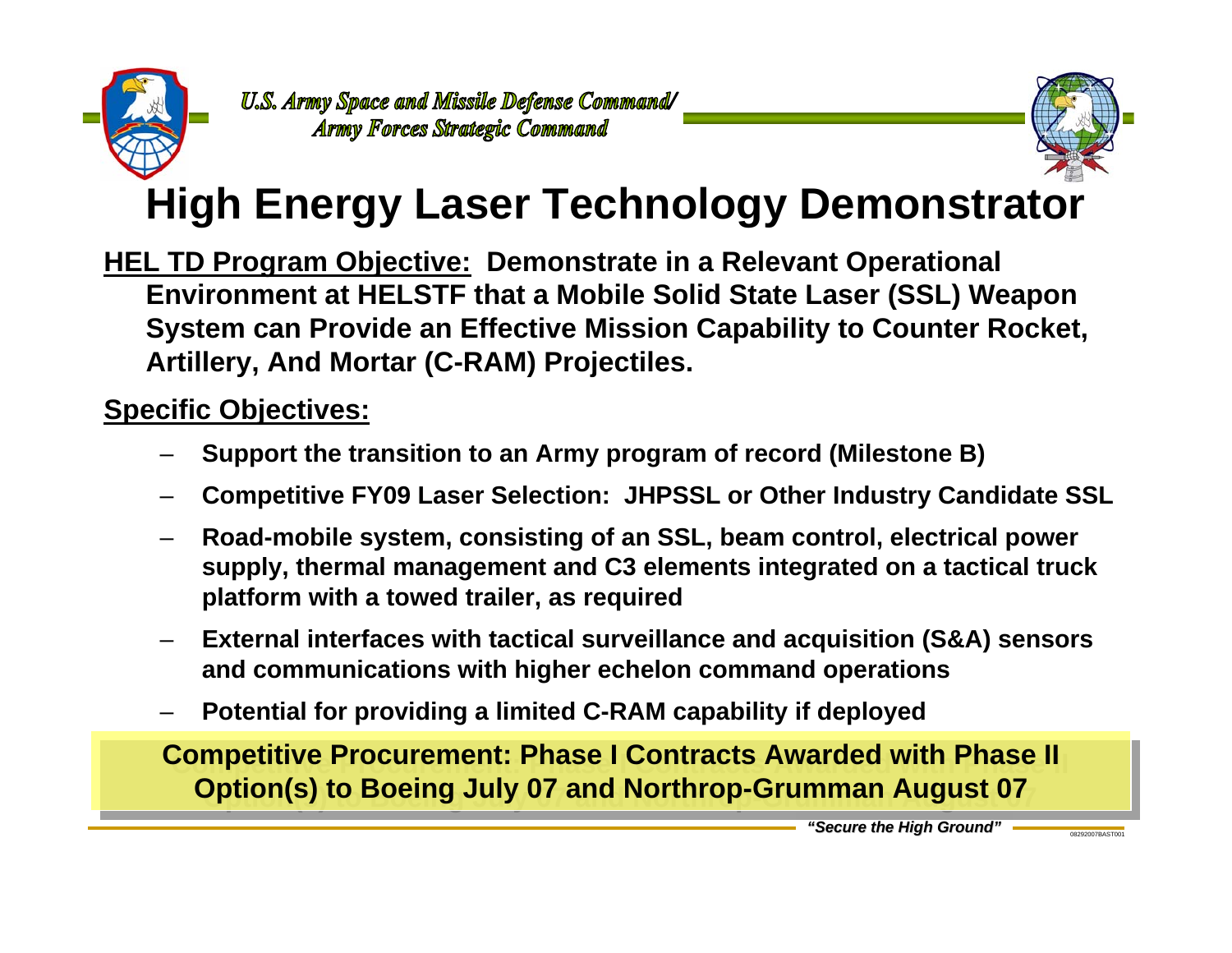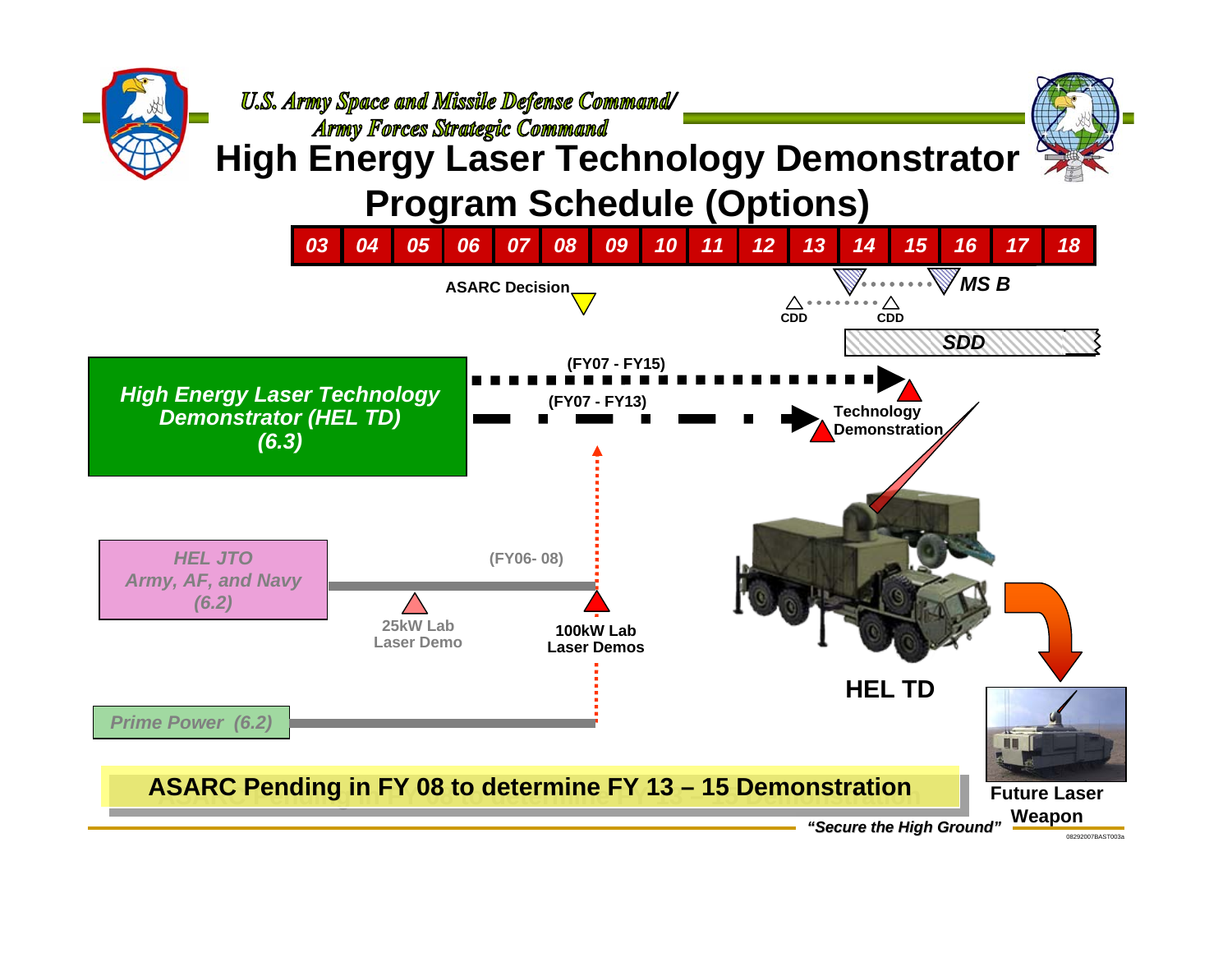

## **HEL Weapons System Development Factors**

*Lethality: Target vulnerability to Solid State Laser (SSL) beam not fully explored.*

#### *Propagation:*

*Low visibility atmosphere at SSL wavelength reduces lethal range.*

*Beam Control:Lethal range with SSL requires advances in pointing the laser.*

*Thermal Management: Laser beam generation requires large volumes of coolant.*

*Power Source:Required prime power and conditioning impacts volume and weight.*



*"Secure the High Ground"*

10092007OSD-IC002a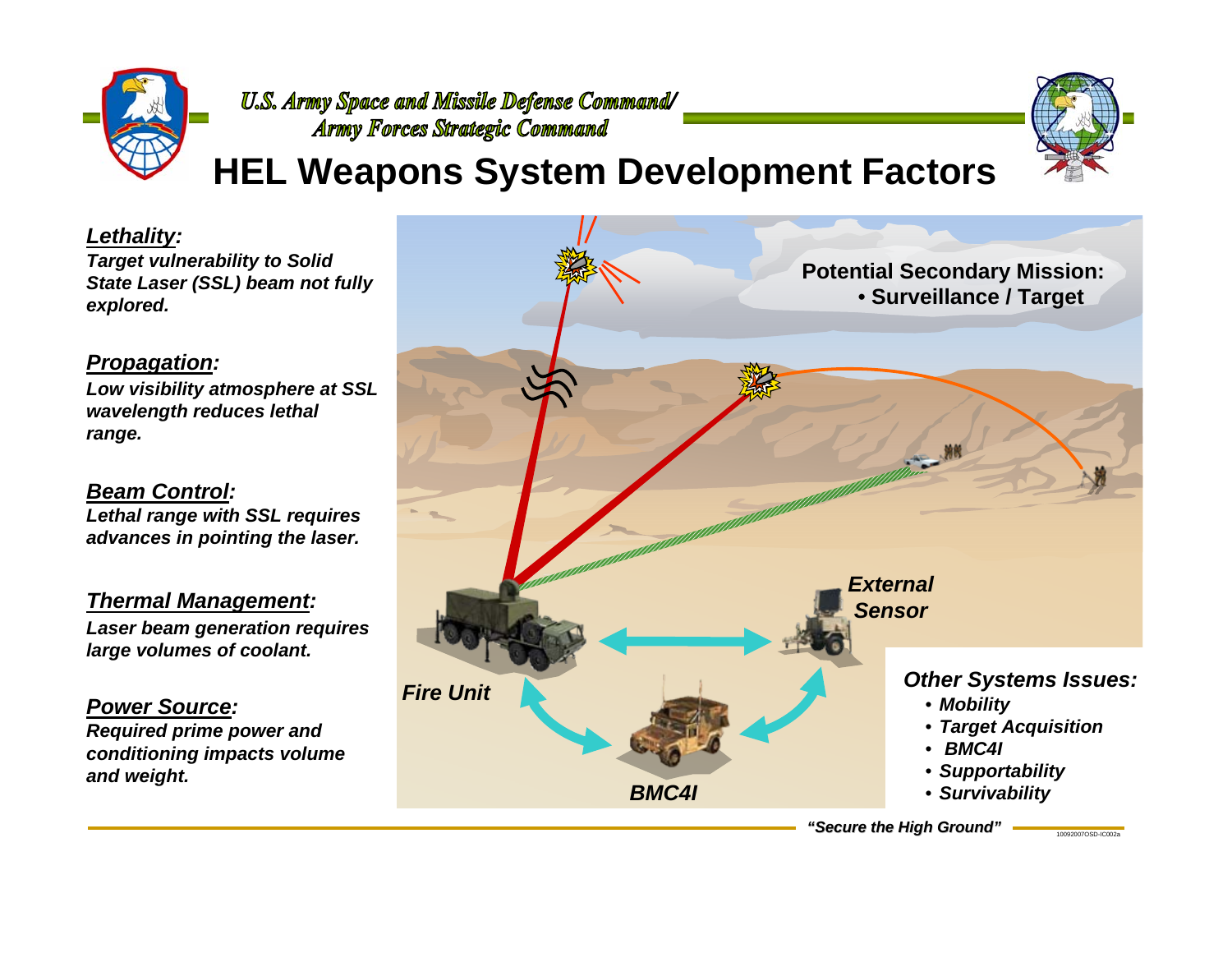



# **HEL TD Surveillance / Target Acquisition**

- • **HEL TD Residual Surveillance / Target Acquisition Capability**
	- Ultra Precise CRAM Engagement Capability Ensures a Ultra Precise Surveillance / Targeting Capability is resident on the HEL TD Weapon System
	- While Performing the Primary CRAM Mission the HEL TD Weapons System will be Emplaced in Locations that Enable a Secondary ISR Mission
	- – HEL TD Could Provide Active Force Protection Target Acquisition Capability within Assigned Sectors of Search
- • **HEL TD Posses Capabilities to Provide the Ground Force Commander Utility Across Multiple Mission Areas**
	- 50 CM Laser Optics and Sensor Suite Configuration to Address Low Trajectory CRAM **Targets** 
		- Slow Small Cold Mortar
		- Fast Larger Hot Rocket
	- Surveillance Capability That Enables CRAM Targets Engagements within Assigned Sectors of Search
- • **" What the HEL TD Program is Missing?"** 
	- Valid Requirement for Targeting and Ground Surveillance
	- SW For Precise Targeting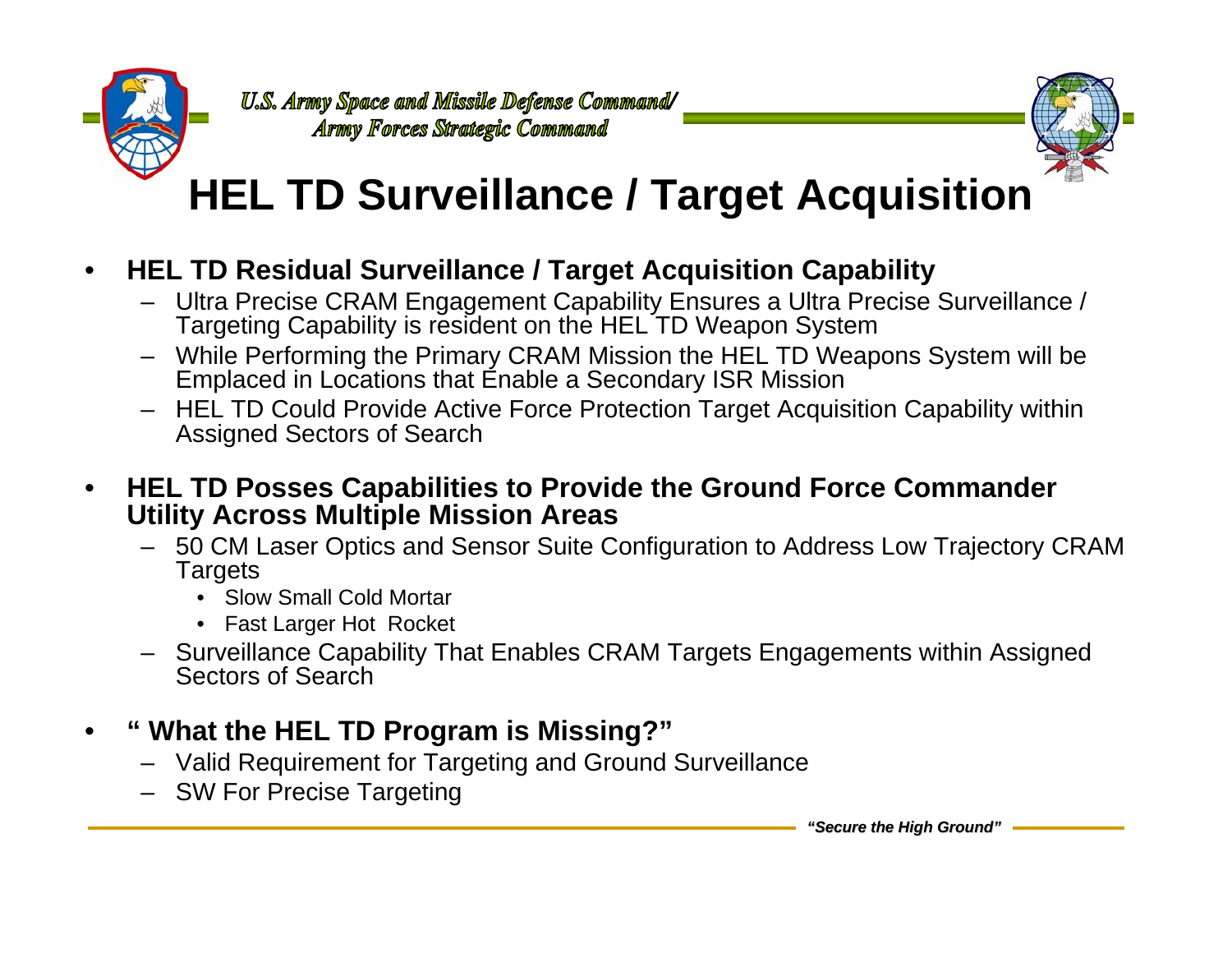



## **Evolution of Deployable HEL Weapons Capability**

**THEL ACTD**







**C5 Galaxy**

**HEL TD**







**C17 Globemaster**

**Future HEL Weapon**





*"Secure the High Ground"*

08292007BAST004a